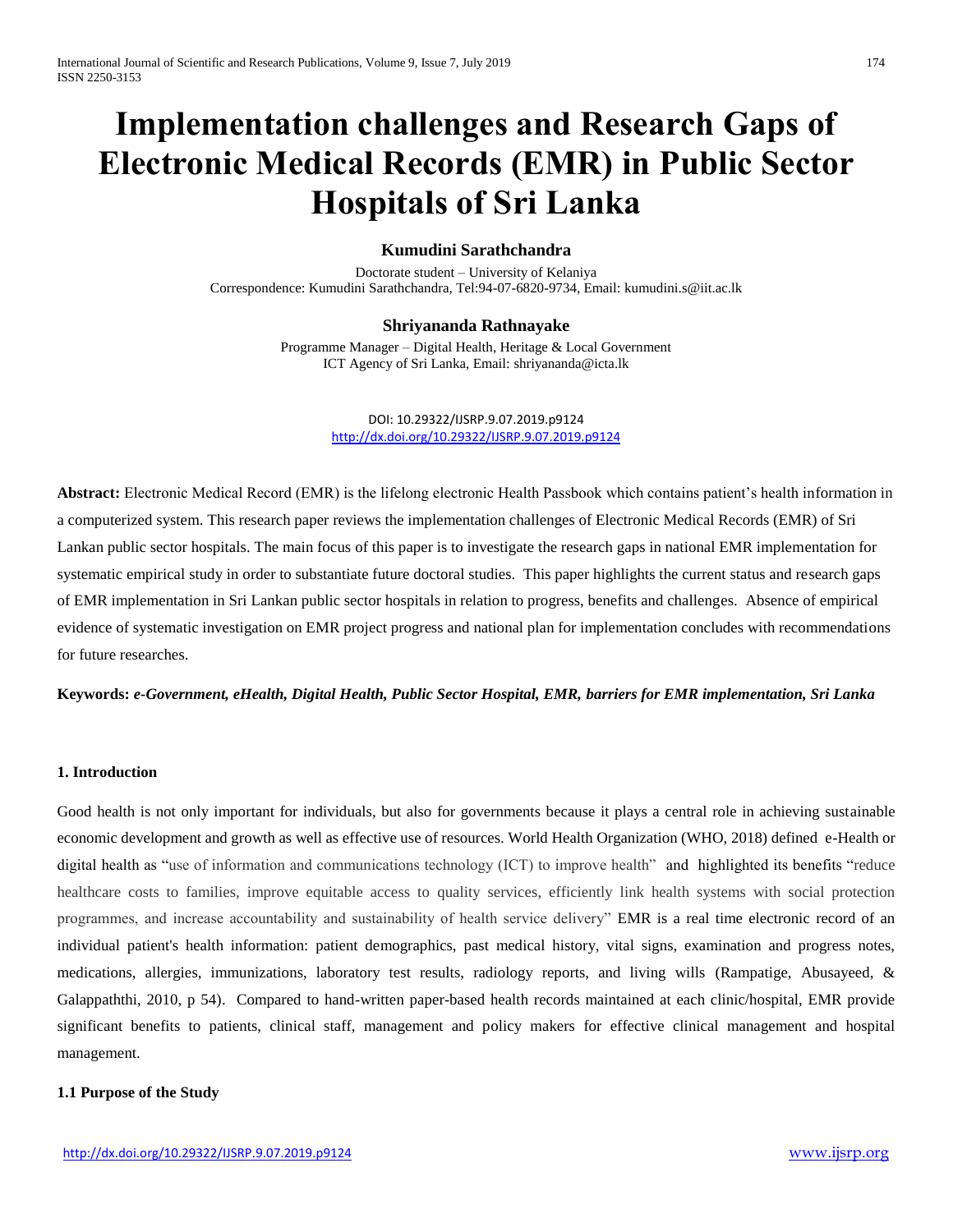This study aims to study overall EMR implementations in Sri Lankan public sector hospitals and identify the progress so far, benefits of implementation and challenges. It intends to identify the research gaps and propose recommendations with direction for future research.

# **1.2 Methodology**

This paper uses deductive approach to arrive conclusions by interpreting the meanings of findings from literature and interviews. Journal articles and publications were reviewed from online libraries and databases. Preliminary interviews were conducted with medical professionals who are involved and not involved in EMR implementations and ICTA digital health project managers.

# **2. Literature Survey**

Health is central to human happiness and well-being thus it makes an important contribution to economic progress, productive and healthy population. There are many players to support health care in a country such as government organizations, non-government organizations, private sector health organizations, donor organizations, civil society groups and communities (WHO, 2018a).

The health care system of a country can be grouped to two distinct sectors: public sector – government health care system and private sector health care system. In Sri Lanka, public sector health care system facilities are provided free of charge while private sector systems are on payment based.

The cost of health services is increasing thus health care organizations and citizens have to make health financing arrangements to ensure that people are not denied access to essential health services because they cannot afford it. As per the World Bank statistics the global health expenditure (% of GDP) in 2016 as 10.02 while United States having very high 17.07 and Sri Lanka's score is at the lowest end: 3.89 (World Bank Group, 2019) Thus finding innovative methods to provide better health care facilities with minimum cost has become very important for hospitals and governments. Digital Health helps to address the health problems and challenges faced by patients and helps reduce inefficiencies and costs in healthcare delivery, whilst also improving access, increasing quality, and making medicine more personalized and precise (Kelly, 2017). The most endorsed digital health technologies are Electronic Medical Records (EMR), computerized provider order entry (CPOE), eChanneling, ePrescribing and computerized decision support systems (CDSS) due to their financial and clinical benefits (Scott, Pillans, Barras, & Morris, 2018).

## **2.1 Electronic Medical Records (EMR)**

EMR sometimes referred to Electronic Health Record (EHR) is a real time electronic record of an individual patient's health information: patient demographics, past medical history, vital signs, examination and progress notes, medications, allergies, immunizations, laboratory test results, radiology reports, and living wills (Rampatige et al., 2010). During past three decades, a number of different forms of EMRs have been developed and implemented in developed and developing countries while other countries are currently in the process of planning and implementing EMR systems (WHO, 2006). Effective EMR implementations help achieving a comprehensive set of information providing continuity of patient care, at the right time, right place and right cost. This will not only facilitate to provide timely healthcare, but also prevent duplication of investigations, medications, delay in care, risk and reduce cost (Mogli, 2012). Many patients receive services from separate facilities (clinics and hospitals) and care providers thus the value of individual patient data for improved patient care is efficient and effective if the electronic record system could compile these data and make them accessible to other health care professionals (World Health Organization, 2012).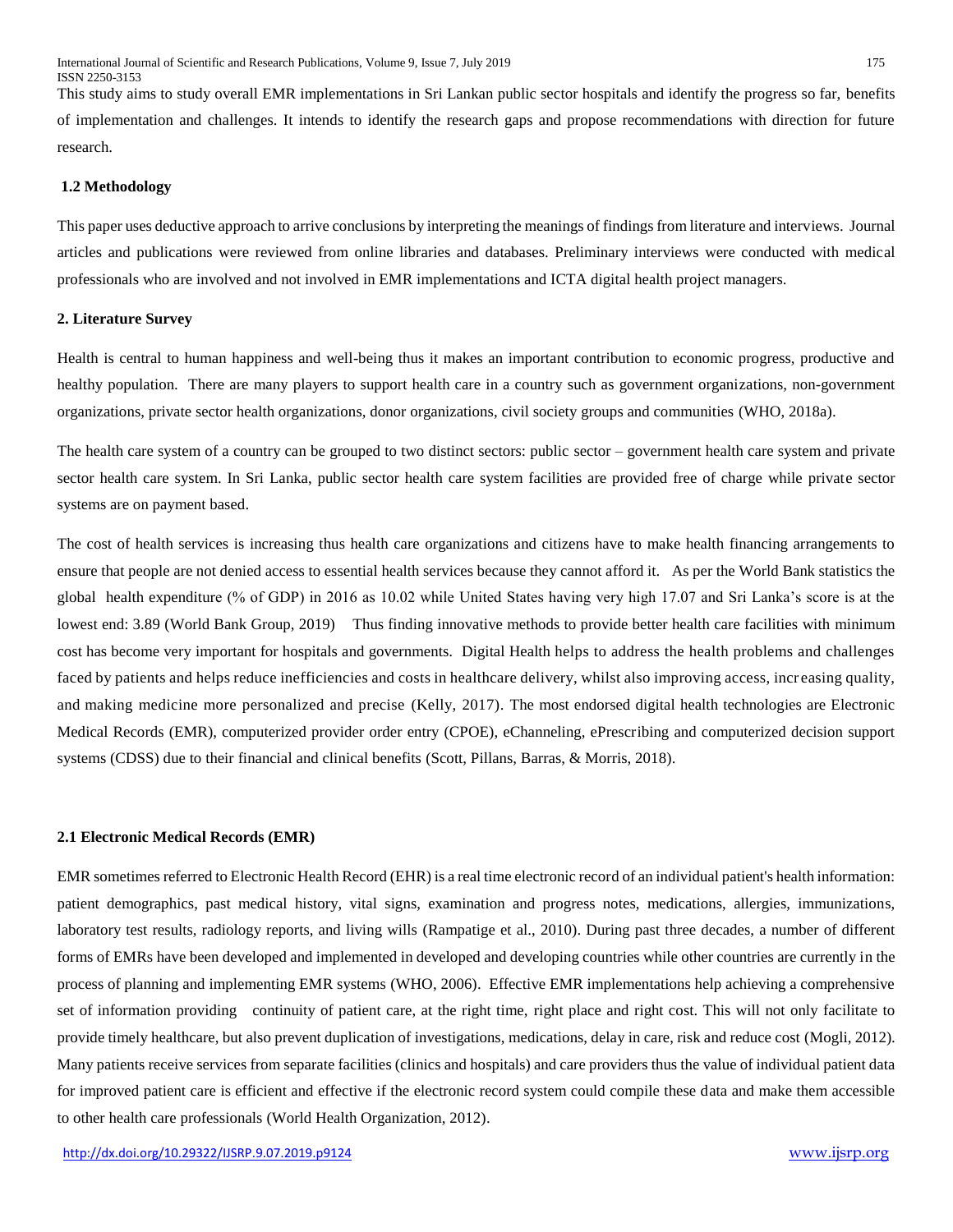# **2.2 EMR in Sri Lanka**

Introduction to digital health initiative in Sri Lanka has started in 1997 and many organizations: Ministry of Health, Nutrition & Indigenous Medicine, the Specialty Board in Biomedical Informatics, Redcross, Post Graduate Institute of Medicine (PGIM, the Health Informatics Society of Sri Lanka has contributed to its evolution (Health Informatics Society of Sri Lanka, 1998). The multi-disease surveillance software (MDS) has developed locally for the Ministry of Healthcare and Nutrition in collaboration with the support from World Health Organization which was initially developed for healthcare in the US and implemented in a small hospital (Chenkalady Rural Hospital) in February 2007 then the first large hospital (Batticaloa Teaching Hospital) in April 2007 (Pole, 2010). The national EMR system in Sri Lanka is Hospital Health Information Management System (HHIMS) which started in 2010 and had successful pilot implementations in different hospitals: Dompe District hospital, Dambadeniya Base Hospital, Avissawella base hospital and Mahaoya base hospital. The Open-source version of HHIMS version 1 was implemented for the Regional Director of Health Services, Kegalle through the partnership with Information Communication Technology Agency (ICTA) in 2010 (HISSL, 2018), (Rathnayaka, 2019). Ministry of Health, Nutrition & Indigenous Medicine planned to implement this system in 47 hospitals in 2016, 100 hospitals in 2017, and 150 hospitals in 2018 (Ministry of Health, 2017).

#### **2.2.1 Current Progress**

The current EMR implementations in public sector (non-profit organizations) has provided significant cost benefits (Amarasiri & Dorabawila, 2018b), (Hewapathirana & Rathnayake, 2014). The four basic cost reductions were found: costs for stationeries, patient queue waiting time, supporting staff number and indirect costs such as drug balancing. The majority of economic benefits of EMR have been evaluated through Cost Benefit Analysis (CBA) techniques ( Soo, Baik, & Lyul, 2013), (Karl, Tom, Alexander, & Veli N, 2006). A Sri Lankan research study also indicated that Health care professionals, supporting staff and patients had a positive perception on EMR systems (Amarasiri & Dorabawila, 2018b).

An evaluation report of ICTA shows that 52% of users find that there is hassle free quality health care services while another 35% of clients and 67% of users find that better quality in in treating patient (Management Frontiers (Pvt) Ltd, 2015). The usability and acceptance of EMR has been recorded satisfactory (Pole, 2010), (Rathnayake & Hewapathirana, 2009), (Jeyakodi & Herath, 2016), .

The current EMR solution only covers the Out Door Patient Department (OPD) and its related sections although there is provision in the system to implement it other departments such as wards, blood bank, etc. It was planned to implement the EMR system in 300 hospitals during 2016 to 2018 however, only 50 hospitals (15%) have been implemented in mid-2019 (Rathnayaka, 2019). Ministry of Health plans to issue e-Health cards for all Sri Lankans by 2020 (DailyFT, 2018), however there is no national plan for its realization. The current status of EMR implementation is stagnated.

# **2.3 Implementation barriers**

<http://dx.doi.org/10.29322/IJSRP.9.07.2019.p9124> [www.ijsrp.org](http://ijsrp.org/) Implementation of EMR has been very challenging and many barriers have been identified in developed and developing countries: Holistic approach, Aversion to change, legal complication, privacy concerns, Security issues, technical barriers, inter-operability, Leadership, Coordination among stakeholders, resistance to use, incentives and knowledge of IT. (Eden, Burton-Jones, Scott, Staib, & Sullivan, 2018),(Alkhaldi, Sahama, Huxley, & Gajanayake, 2014),(Zayyad & Toycan, 2018) (Kaye, Kokia, Shalev, Idar, & Chinitz, 2010), (Mandirola , et al., 2015), (Kaduruwane, 2012)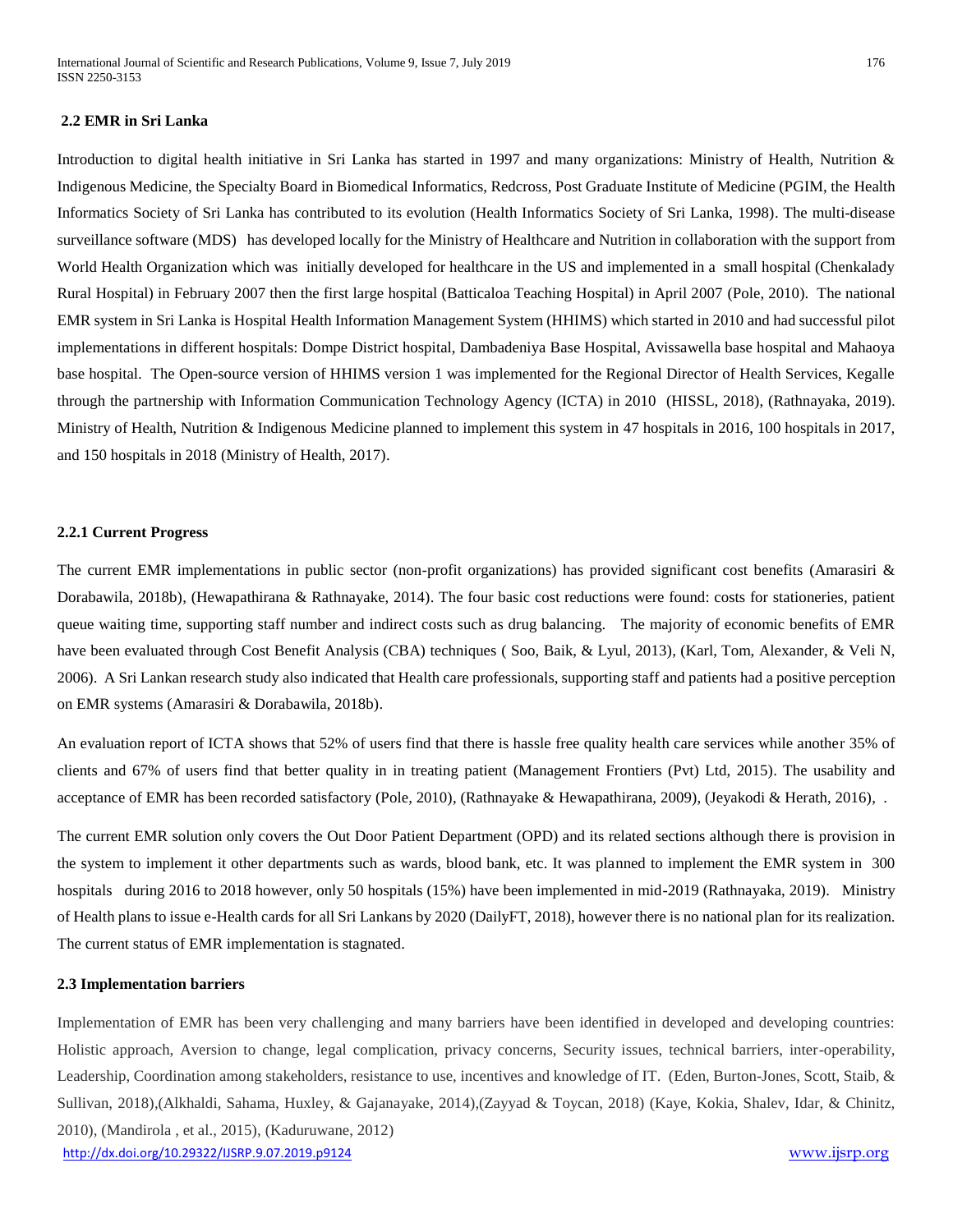Further, Williams & Suzanne, 2014 highlighted that converting from a paper-based to an EMR system is complex and difficult because it represents a paradigm shift for the work of physicians and other staff. The transition requires a systematic activity and must be managed from many aspects 'clinically, administratively, culturally, and organizationally. The transition must include not only the process changes inherent in the use of a new tool, but also the technical and procedural training, and the resultant changes to physician and staff roles within the office. Subsequently, it requires a strong management commitment and motivation. Secondly, involvement of all stakeholders, care providers and other users of the system right from the beginning is necessary for survival and sustenance of the project. Involving the stakeholders will help them to have a clear understanding of why the organization is making the change.

One research findings indicated that there are many independent e-Health systems implemented in Sri Lanka without proper central coordination (Wanniarachchi, Wanasinghe, Gamage, & Gunesekera, 2014). The main barrier of e-Health implementations is unavailability of national Health Implementation policy to drive the e-Health projects. Lack of research on eHealth related projects, inadequate central coordination, current compartmentalization among key stake holders have been identified as other barriers (Rathnayaka, 2019).

# **2.4 Gaps identified in EMR implementations**

# **Gap 1 –Limited scientific research on EMR**

The scientific research on EMR is limited in developing countries (Bedeley, 2014). Very few research articles were found in Sri Lankan EMR Implementations. Most of them evaluate the user acceptance using Technology Adaptation Model (TAM) (Edirisinghe, 2017), (Fernando, 2018) or Unified Theory of Acceptance and use of Technology (UTAUT) Model (Jeyakodi & Herath, 2016). The economic value of EMRs have been quantified by different researches and confirmed that EMR helps to avoid duplicate tests, reduce adverse drug events and achieve other benefits resulted in \$1.3 billion in benefits between 2006 – 2012 (Canda Health Infoway, 2015). However, there is limited economic evaluation studies available in developing countries and suggests the greater need for economic evaluation of eHealth interventions in developing countries (Bogale, Leon, & Louwrence, 2018). Importance of policies in implementing EMR and Health Managers' Trust also have been studied (Hewapathirana & Rathnayake, 2014; Indika Jagoda, Samiddhi Samarakoon, 2014; Rathnayake & Hewapathirana, 2009). There have been few researches on EMR success stories of EMR implementation (Syed Rehan, 2018), (Rathnayake & Hewapathirana, 2009), (Jeyakodi & Herath, 2016), (Amarasiri & Dorabawila, 2018a).

## **Gap 2 – National policy to implement EMR in all departments/hospitals and national Integrated EMR**

Ministry of Health (2017) identified issues in implementing digital health projects "*A one-system-for-all model may not be acceptable to all providers; flexibility may be required as core data required for primary care consultations is identified, Need to identify the connections in terms of data sharing, Integration of existing systems in the private sector".* Currently the outdoor patient records are computerized in few hospitals and there is not connectivity among them thus the planned benefits of one health card concept is not yet possible to achieve. Margunn Aanestad (2011) indicated the building of nation-wide information infrastructures in healthcare through modular implementation strategies is important. Another research has highlighted the importance of national policies for successful implementation of country-wide digital health system (Jagoda , Samarakoon, & Rathnayaka). The Sri Lanka's digital health policy is still at a draft stage.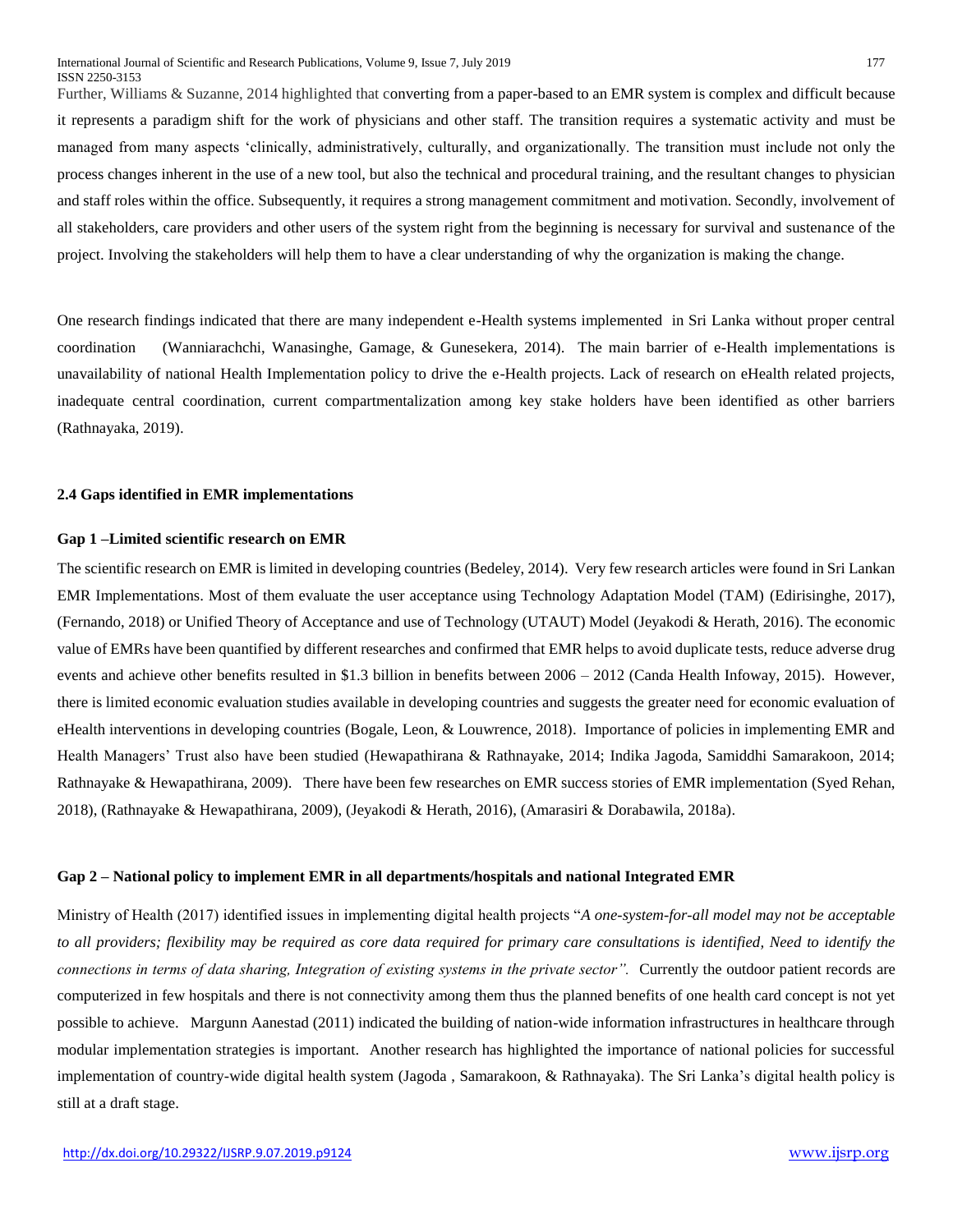# **Gap 3 – Data Ownership, Data security and Privacy**

There are over 3 million patient records already available in different hospitals. Ministry of Health has identified the need of proper maintenance of this large data set ensuing data security and privacy (Ministry of Health Sri Lanka, 2016). However, the routine Information Systems audit and empirical researches on this security area are not evident to assure the data protection.

# **Gap 4 – Data analytics and decision making**

The true value for healthcare stems from providing the best level of care for patients based on well-analyzed data and predictions. The evaluation report has recommended to include data mining tools and business intelligent tools enabling decision support system (DSS) for the health sector at the provincial and national levels (Management Frontiers Limited, 2015). Thus the study on how this patient data could be used for better health care need to be studied.

# **Conclusion**

EMR is a real time electronic record of patient's health information which can reduce healthcare costs to families, improve equitable access to quality services, and efficiently link health systems with social protection programmes, and increase accountability and sustainability of health service delivery. During past three decades, a number of different forms of EMRs have been implemented in developed and developing countries while other countries are currently in the process of planning and implementing EMR systems. Sri Lankan public health sector has made significant efforts in implementing a national EMR systems however, it is now stagnated without a national plan. Researchers and implementers have identified several barriers such as coordination, leadership, interoperability, Privacy, Security, national policy, lack of empirical research, etc. Therefore it is important to conduct a systematic empirical research to findout these barriers and develop a national policy/framework which will be instrumental for policy makers to expedite this national implementation of EMR in Sri Lanka.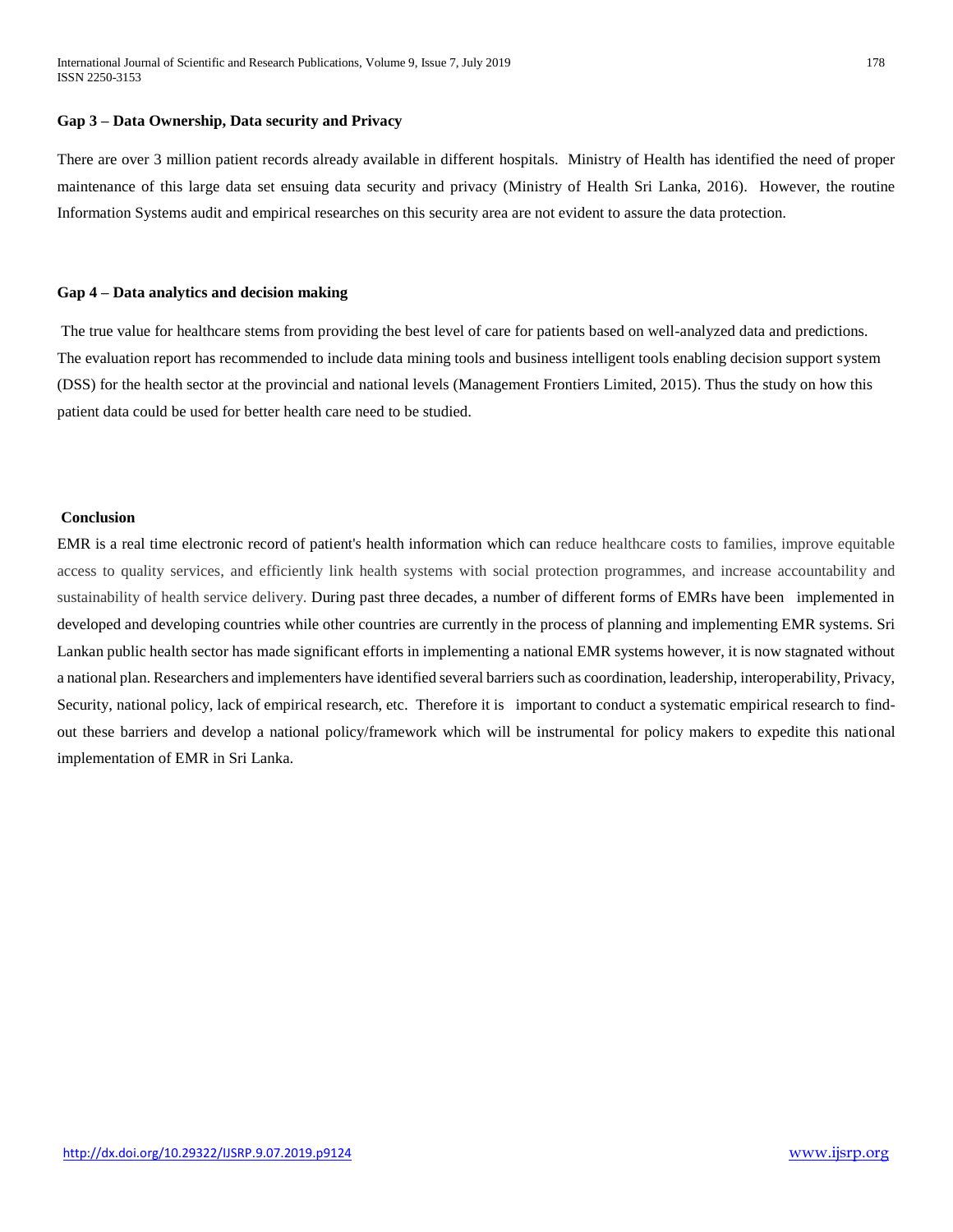# **References**

DailyFT. (2018, April 20). SL digital healthcare model plays pivotal role in healthcare delivery benefitting over 3 m. *DailyFT*.

- Gunatilleke, N. (2018, April 17). e-Health cards for all by 2020 Rajitha. *DailyNews*.
- H.A.D.B., A., & Dorabawila, S. (2018). Does Electronic Medical Records make cost benefits to non-profit seeking health care institutes? *International Journal of Scientific and Research Publications,*.
- Health Connect International. (2014). *ICT for Health*. Retrieved from Health Connect International: http://www.healthconnectintl.org/ictforh.html
- Health Informatics Society of Sri Lanka. (1998). *Digital Health in Sri Lanka 1998 - 2018.* Colombo Sri Lanka: Health Informatics Society of Sri Lanka.
- Health.Enabled. (2018, April). *Global Health Index - Sri Lanka*. Retrieved from Global Health Index : http://index.digitalhealthindex.org/country\_profile/LKA
- HISSL. (2018a). *Short History of Health Informatics in Sri Lanka and the Health Informatics Society of Sri Lanka (HISSL)*. Retrieved from HISSL: https://hissl.lk/history/
- ICTA . ( 2017, October 30). *Official Launch of Digital Health Project and Distribution of Hardware for 48 Government Hospitals for Implementing Electronic Medical Records*. Retrieved from ICTA : https://www.icta.lk/news/official-launch-of-digital-healthproject-and-distribution-of-hardware-for-48-government-hospitals-for-implementing-electronic-medical-records/
- ICTA. (2018, December 19). *ICTA - eHealth*. Retrieved from ICTA SriLanka: https://www.icta.lk/our-future/health/
- Jayawardana, A. S. (2014 ). The Electronic Hospital Information System Implemented at the District General Hospital Trincomalee-An Experience of Business Process Reengineering. *Journal of Community Medicine Health Education* .
- Jeyakodi, T., & Herath, D. (2016). Acceptance and Use of Electronic Medical Records in Sri Lanka. *Scientific Research Journal (SCIRJ)* .
- Ministry of Health. ( 2013, November 17). *eHealth Policy, Strategy, Guidelines and Standards.* Retrieved from Regional High Level Meeting on eHealth, Bangkok: http://www.searo.who.int/entity/health\_situation\_trends/events/03\_Sri\_Lanka\_Country\_Experience\_Strategic\_Area\_1.pdf
- Ministry of Health . (2013). *NATIONAL HEALTH STRATEGIC MASTER PLAN 2016 - 2025.* Colombo: Ministry of Health.
- Ministry of Health Sri Lanka. (2016). *National Strategic Framework For Development of Health Services 2016 - 2025.* Colombo: Ministry of Health, Nutrition & Indigenous Medicine - Sri Lanka.
- Ministry of Health Sri Lanka. (2016a). *NATIONAL HEALTH STRATEGIC MASTER PLAN 2016 - 2025 - Vol II - Preventive Services.* Sri Lanka: Ministry of Health - Sri Lanka.
- Ministry of Health. (2016). *National eHealth Guidelines.* colombo : Health Information Unit Management Development and Planning Unit.
- Ministry of Health. (2016a). *NATIONAL HEALTH STRATEGIC MASTER PLAN 2016 - 2025 - Vol. IV - Health Administration & HRH.* Colombo: Ministry of Health.
- Ministry of Health. (2017). *Reorganising Primary Health Care in Sri Lanka - PRESERVING OUR PROGRESS, PREPARING OUR FUTURE.* Colombo: http://www.health.gov.lk/.
- Ministry of Health. (2018, December 20). *OUR VISION*. Retrieved from Minstry of Health : http://www.health.gov.lk/moh\_final/english/others.php?spid=26
- Ministry of Telecommunication & Digital Infrastruture. (2017). *Performance Report 2017.* Colombo: Ministry of Telecommunication & Digital Infrastruture.